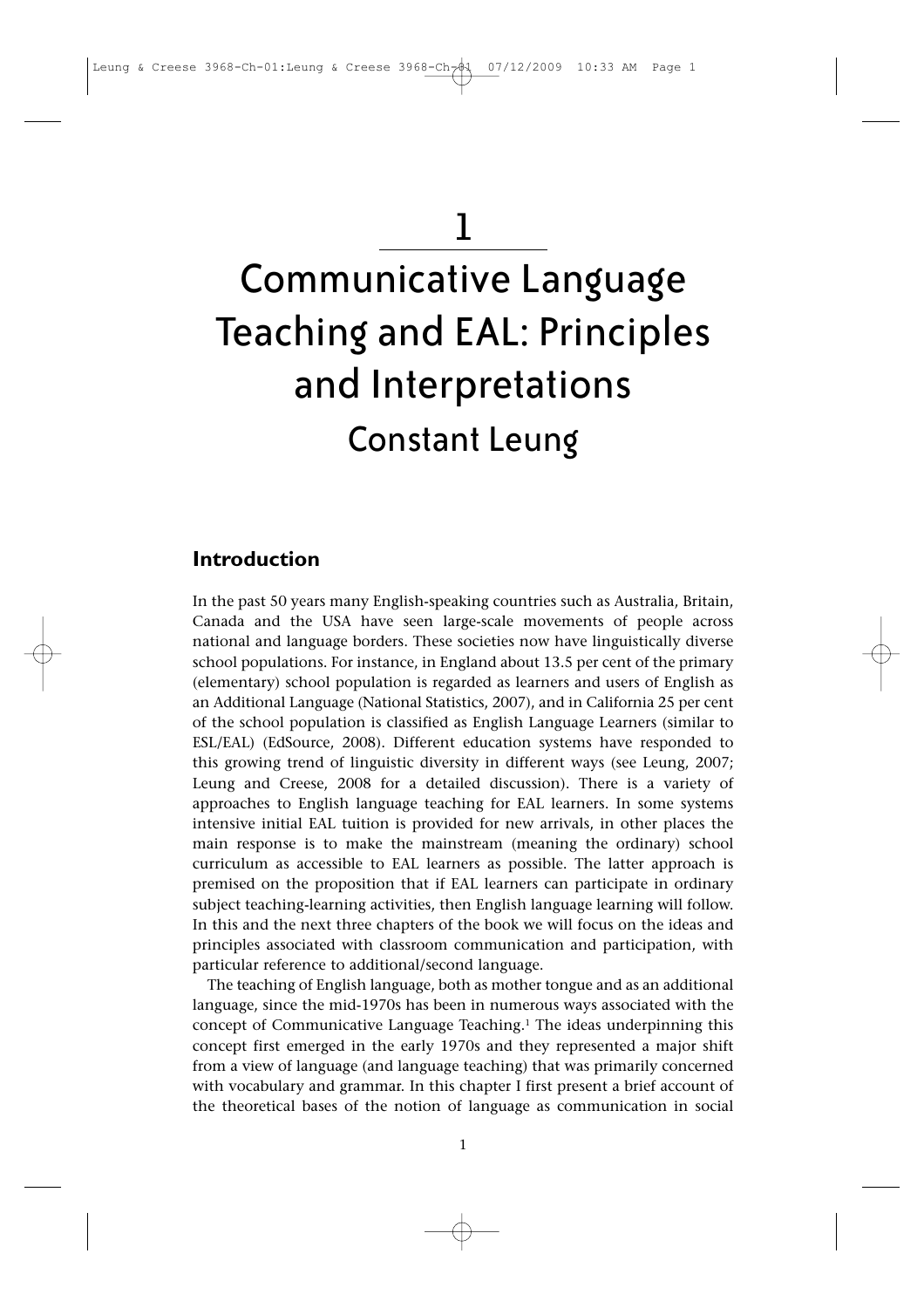#### 2 ENGLISH AS AN ADDITIONAL LANGUAGE

contexts. This is followed by a discussion on the influence of these ideas by looking at some examples of language teaching approaches which prioritize the social nature of 'communication' (rather than other formal aspects of language such as grammar). In the final section I suggest that the concept of Communicative Language Teaching has turned out to be a broad church, so to speak. On the one hand, the very powerful core ideas at the heart of this concept can be adopted in a variety of teaching contexts. On the other hand, our collective professional experience has shown that the broad principles of Communicative Language Teaching need to be adapted and extended in local contexts, if teachers are to meet the language learning needs of their students. Chapters 2, 3, 4 and 5 will provide four situated accounts of how Communicative Language Teaching has worked in practice and the pedagogic issues that this approach has engendered.

### **Language functions in communication**

It has been widely acknowledged that the work of Halliday and his colleagues in the early 1970s represents a significant move to a socially oriented conceptualization of language and language teaching (e.g. Howatt and Widdowson, 2004: Chapter 20). Central to this conceptualization is the idea of 'language function'. Function is understood in terms of the relationship between meaning and linguistic form. What we, as language users, mean to express in speech and writing is realized by the specific linguistic resources (e.g. words and clauses/sentences) we select to represent our meaning. By the same token, what we say or write *is* what we mean. Thus, meaning and linguistic form are mutually constituting. This functional relationship 'reflects the fact that language has evolved in the service of particular human needs … what is really significant is that this functional principle is carried over and built into the grammar, so that the internal organization of the grammatical system is also functional in character' (Halliday, 1975: 16). A practical example of what this means is to consider a statement such as 'The Prime Minister said an extra £50 million pounds will be spent on school improvement.' The same propositional meaning can be expressed in many other ways, for example: 'The Government promises an additional …', 'An extra £50 million pounds will be put into school improvement', and so on. Each of these statements conveys the same 'basic' information, but the variations in vocabulary and grammar signal different emphases in meaning, which are an important aspect of message-conveying through language expressions. The speaker/writer of these statements would have different communicative purposes in mind. (This point will be further elaborated in a later section.) This view represents a major departure from the more conventional view of language that regards language as some sort of autonomous linguistic system that (a) has universal norms of correctness and (b) has an existence independently of human language users and their needs. In passing perhaps we should note that this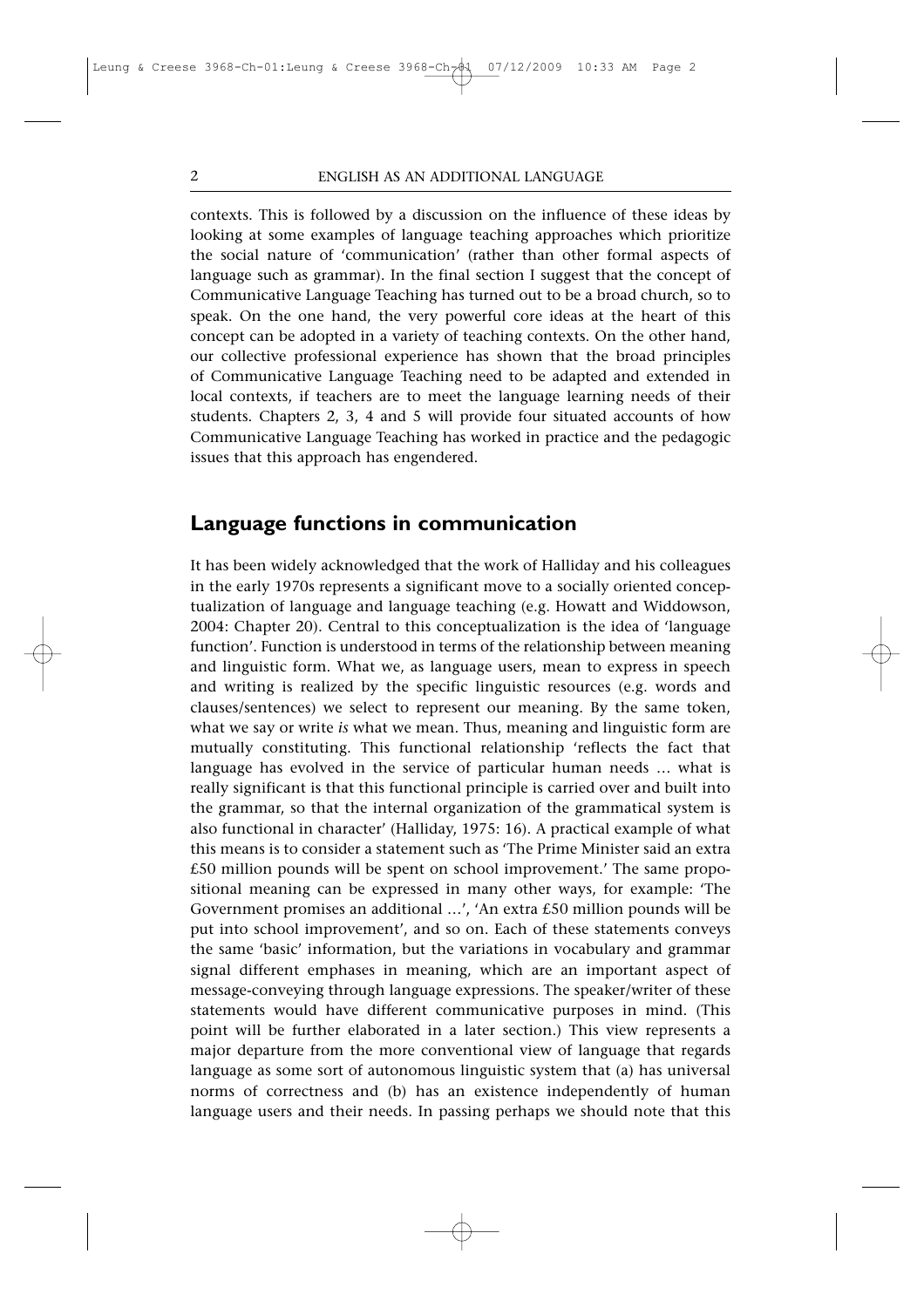autonomous view has been very powerful. The persistent calls to teaching students to learn to use grammar rules of the so-called Standard English correctly, irrespective of context and purpose of communication, is a good example of this enduring view.

A fundamental assumption in this Hallidayan functional view of language is that what people choose to mean and say is open-ended. There are infinite options in meaning-making and these options are categorized in terms of three functional components (often referred to as metafunctions in the Hallidayan literature): ideational, interpersonal and textual. The ideational component refers to the aspect of language use where 'the speaker expresses his experience of the phenomena of the external world, and of the internal world of his own consciousness' (1975: 17). When people describe events and feelings, the substantive content of what they are describing can be regarded as ideational meaning. The interpersonal component is concerned with the 'function of language as a means whereby the speaker participates in … [a] speech situation' (1975: 17). This is the aspect of language use in which social relationships are expressed; speakers can adopt or perform a role in relation to other participants (as friends or as teachers and so on). The textual component represents an 'enabling function ... the function that language has of creating text' (1975: 17). Put differently, it is concerned with the use and organization of linguistic resources, in the broadest sense, to create a spoken or written message (however long or short, complex or simple) to make meaning in context. It should be stressed that these functional components are analytical categories. In real-life language communication, they occur simultaneously in speech or writing in specific social contexts. (For a fuller discussion of systemic functional grammar see for instance Halliday and Matthiessen, 2000; Halliday, 2004.)

## **Communicative competence**

Another major influence on the development of Communicative Language Teaching was the work of Hymes (1972, 1977) on communicative competence within the tradition of ethnography of communication. His 1972 paper 'On Communicative Competence' (first presented in 1966 as a conference paper) explicitly addressed language education issues. It was in part a critique of Chomsky's (1965) highly abstracted notion of grammatical competence which can be associated with an autonomous view of language discussed in the last section. It was intended as a clarion call to language educators to pay attention to the fact that what counts as competence in language communication can vary within a speech community, let alone cross different speech communities; there is '*differential competence* within a *heterogeneous speech community*, both undoubtedly shaped by acculturation' (Hymes, 1972: 274, original italics).

For Hymes (1972: 277), children learning to communicate through language have to develop a language knowledge (vocabulary and grammar) as well as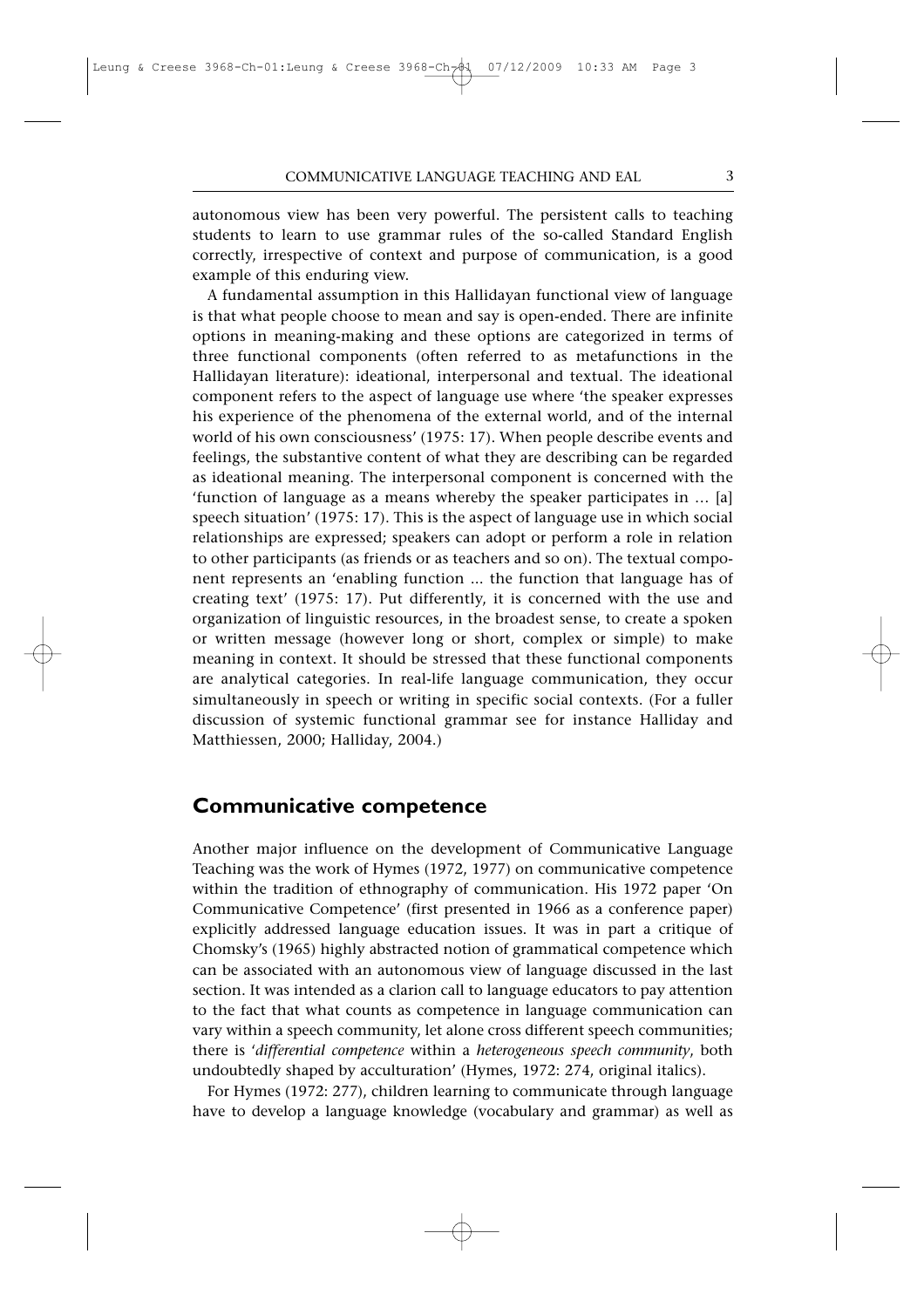#### ENGLISH AS AN ADDITIONAL LANGUAGE

rules of appropriate use. They need to learn when and how to speak, what to talk about with whom, and so on. In other words, there are social rules of use 'without which the rules of grammar would be useless' (Hymes, 1972: 278). This inclusion of the 'social' makes it necessary to raise questions of context of communication and aspects of sociocultural practice when teaching language. To determine what counts as communicative competence, four real-life language questions must be asked:

Whether (and to what degree) something is formally **possible**; Whether (and to what degree) something is **feasible** in virtue of the means of implementation available; Whether (and to what degree) something is **appropriate** (adequate, happy, successful) in relation to a context in which it is used and evaluated; Whether (and to what degree) something is in fact done, actually **performed**,

and what its doing entails. (Hymes, 1972: 281, original emphasis)

This way of conceptualizing the notion of communicative competence offered language educators a dynamic and socially grounded perspective on language and language use. Canale and Swain produced a series of seminal papers in the early 1980s that rendered the Hymesian ideas in more language education terms with particular reference to additional language (Canale, 1983, 1984, Canale and Swain, 1980a, 1980b). In their account communicative competence comprises four areas or 'component' competences of knowledge and skills:

(1) *Grammatical competence*: this is concerned with the use of 'knowledge of lexical items and of rules of morphology, syntax, sentence-grammar semantics, and phonology' (Canale and Swain, 1980a: 29). This type of knowledge and skill allows the language learner to make use of language resources to understand and create propositional meaning.

(2) *Sociolinguistic competence*: this is concerned with rules of use, including the probability of 'whether (and to what degree) something is in fact done' (Hymes, 1972: 281), that is, whether something is 'sayable' in a given context, from the point of view of participant members of a particular community.

[It] addresses the extent to which utterances are produced and understood appropriately in different sociolinguistic contexts depending on contextual factors such as status of participants, purposes of the interaction, and norms or conventions of interaction … Appropriateness of utterances refers to … appropriateness of meaning and appropriateness of meaning concerns the extent to which particular communicative functions (e.g. commanding, complaining and inviting), attitudes (including politeness and formality) and ideas are judged to be proper in a given situation. (Canale, 1983: 7)

4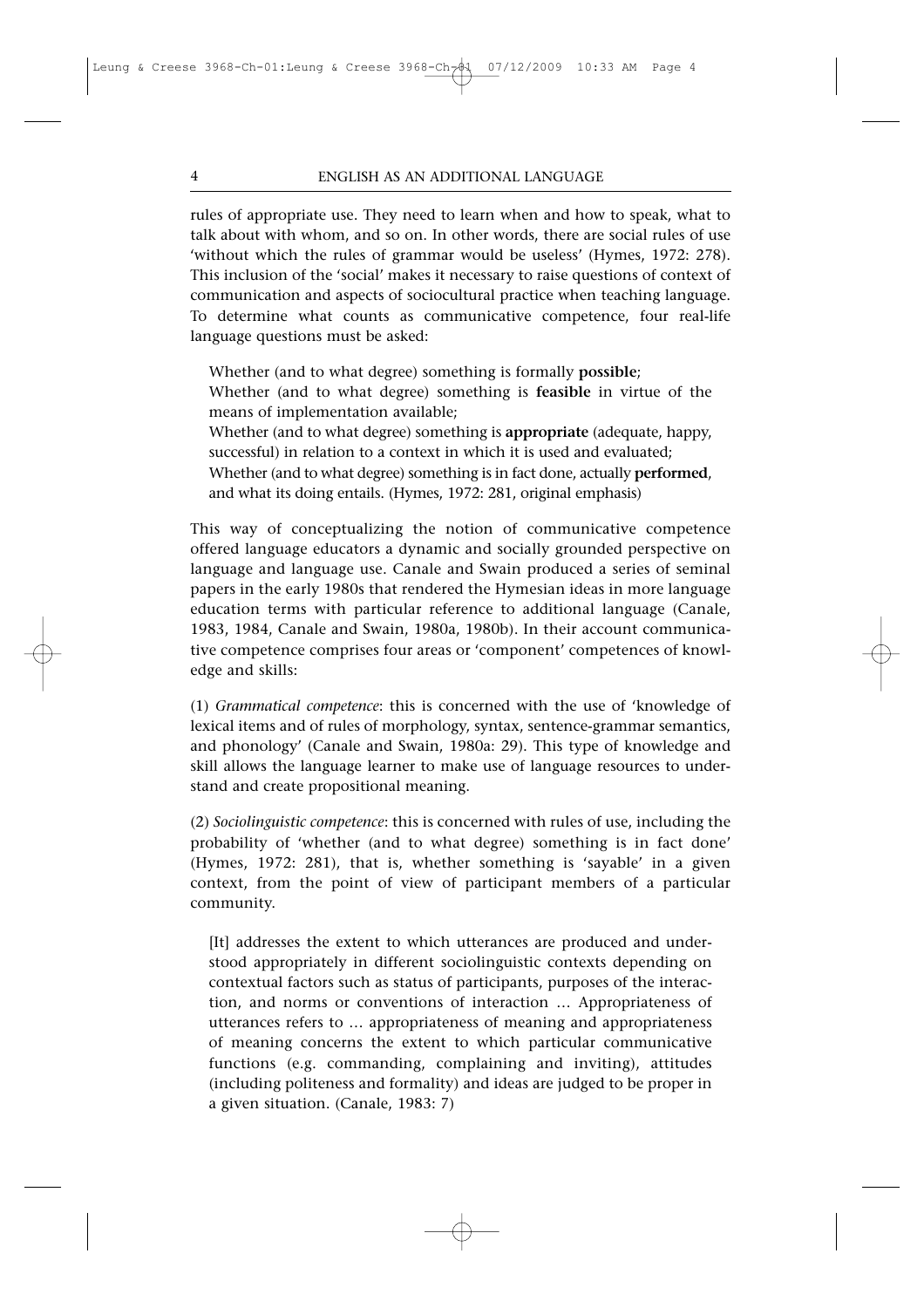(3) *Discourse competence*: this is concerned with organizational features of spoken and written texts (of any kind). There are two elements in this competence: cohesion (Halliday and Hasan, 1976), and coherence (Widdowson, 1978). Different types of texts, such as oral and written narratives, diaries, and scientific reports, tend to combine grammatical forms with selected meanings in particular ways.

Unity of a text is achieved through cohesion in form and coherence in meaning. Cohesion deals with how utterances are linked structurally and facilitates interpretation of a text. For example, the use of cohesion devices such as pronoun, synonyms … Coherence refers to the relationship among the different meanings in a text, where these meanings may be literal meanings, communicative functions and attitudes. (Canale, 1983: 9)

(4) *Strategic competence*: this is concerned with additional language learners' capacity to communicate by using verbal and non-verbal strategies (a) to compensate for breakdowns in communication due to a lack of language knowledge or momentary memory limitation (or other psycho-cognitive issues); and (b) to enhance communication (e.g. use of slow speech for rhetorical effect). (Canale, 1983: 11)

This formulation of communicative competence expanded the conceptual base of additional/second/foreign language curriculum and pedagogy that existed up until the late 1970s in countries such as the USA and the UK. It is no exaggeration to say that the Canale and Swain analytic account of communicative competence very quickly became the theoretical and curriculum basis of the emerging Communicative Language Teaching approach in the early 1980s, particularly in the worldwide enterprise of teaching English to speakers of other languages. Over the years the label Communicative Language Teaching has been interpreted and reworked in various ways. But as a conceptualization of language, as a general curriculum principle, and as a teaching approach, it has remained a central concern in the work of language teachers, curriculum planners, textbook writers, and, last but not least, researchers in language education (for instance Bachman, 1990; Brown, 2000; Brumfit, 1984; Burns, 2005; Council of Europe, 2001; QCA, 2007;<sup>2</sup> Widdowson, 1975, 1978, among many others).

## **Theory into practice**

The central ideas in the two bodies of work discussed above have inspired and influenced numerous curriculum designs and material development projects. A brief description of some examples is provided here.<sup>3</sup> As part of the preparation for the introduction of the National Curriculum in England and Wales, the curriculum authorities commissioned the Language in the National Curriculum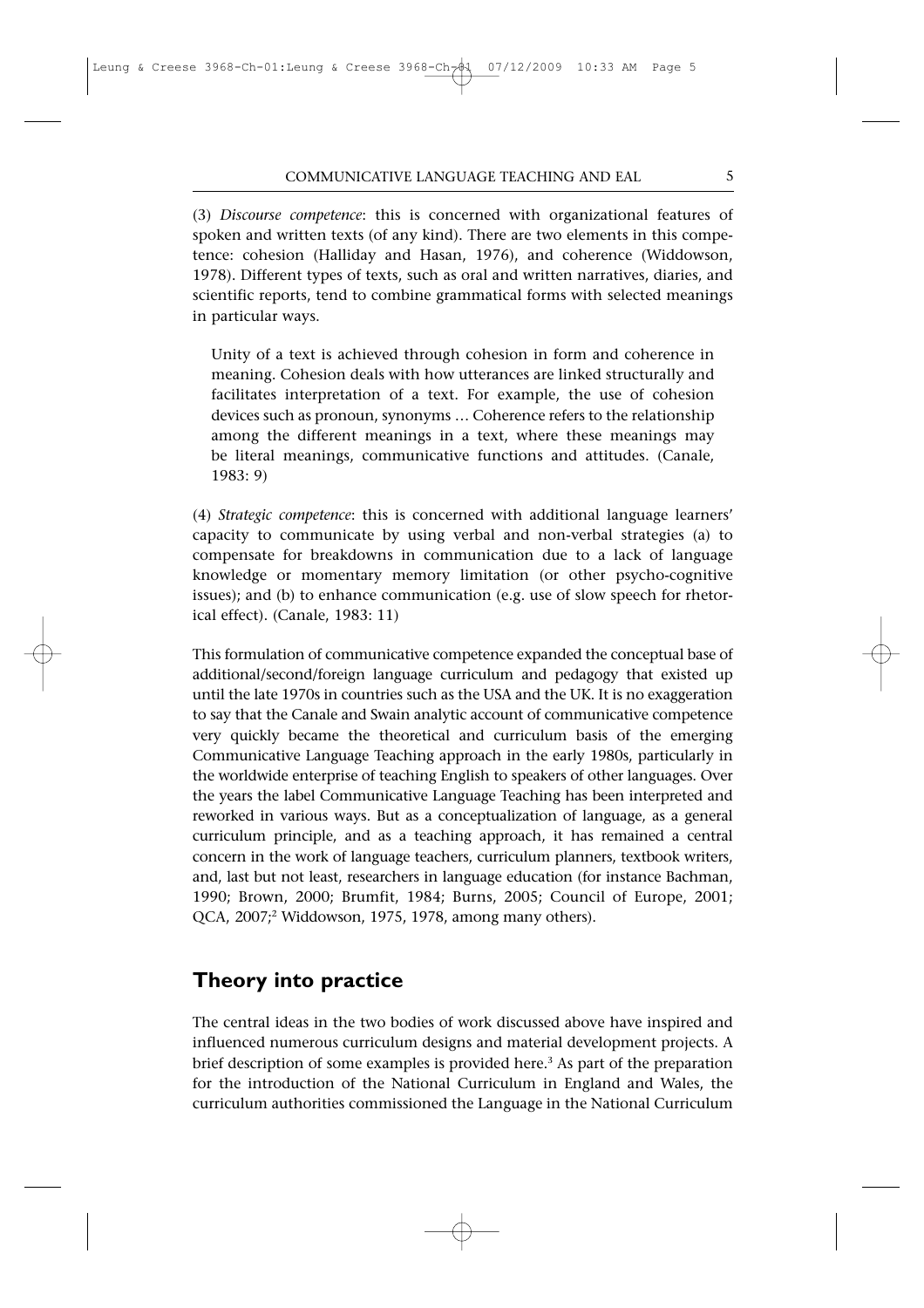#### ENGLISH AS AN ADDITIONAL LANGUAGE

project (LINC, 1989–92) in the late 1980s.<sup>4</sup> (For further details, see Carter, 1997; Carter and McRae, 1996; Carter and Nash, 1990.) The brief for this initiative was to produce teacher education material that would support the teaching of English in school within the statutory National Curriculum in England and Wales in the early 1990s. LINC (1989–92: 3) took the view that

pupils' language development can be more effectively supported if teachers know more about the systematic organisation and function of language ... The purpose of the LINC material is to give teachers greater analytic knowledge about language across all areas ... forms and structures of language; relationships between speakers and listener between writer and reader ...

This material, covering both spoken and written language, draws on the Hallidayan functional perspective. For instance, in one teaching activity on the theme of 'variations in written language' for senior secondary students, teachers are asked to develop a text-type game involving the following steps:

*Material preparation*: The teacher cuts up three groups of labels of writing purposes (e.g. Complain, Inform, Describe), audience (e.g. Teacher, Police Officer, Unknown Person), and text types (e.g. Report, Recipe, Personal Letter) and puts them in three piles.

*In-class activities*: The teacher shuffles the three piles of cards and puts them face down on a table, then turns up the top card in each pile one by one. The random ordering of the cards may now turn up in unpredictable and unexpected combinations, such as Complain-Recipe-Unknown Person (whereas Complain-Report-Police Officer may be more customarily expected). The unexpected combinations of purpose audience and text types can be used as discussion points. The teacher can also use the various combinations of text and audience to lead a discussion on questions such as: Should spoken or written language be used and under what circumstances? What written or spoken language conventions should be adopted? This teaching activity is clearly informed by a functional view of language use that relates language form to purpose and context in a systematic way. (For further details, see LINC, 1989–92: 156.)

This functional perspective was also adopted in the development of the genre theory approach to teaching school literacy that emerged in approximately the same period (the mid-to-late 1980s) in Australia.<sup>5</sup> 'Genre' has been understood in several senses in the related fields of language studies, linguistics and literature. The sense in which the term 'genre' is used in this particular body of work is related to the functional view of language discussed earlier. The functional relationship between meaning and language expressions at the clause or sentence level is now extended to the whole text level. On this view, there are socially and culturally powerful texts that deploy language resources (vocabulary, grammar and rhetorical organization) in recognized ways. These contextand purpose-oriented ways of using language, particularly written language, are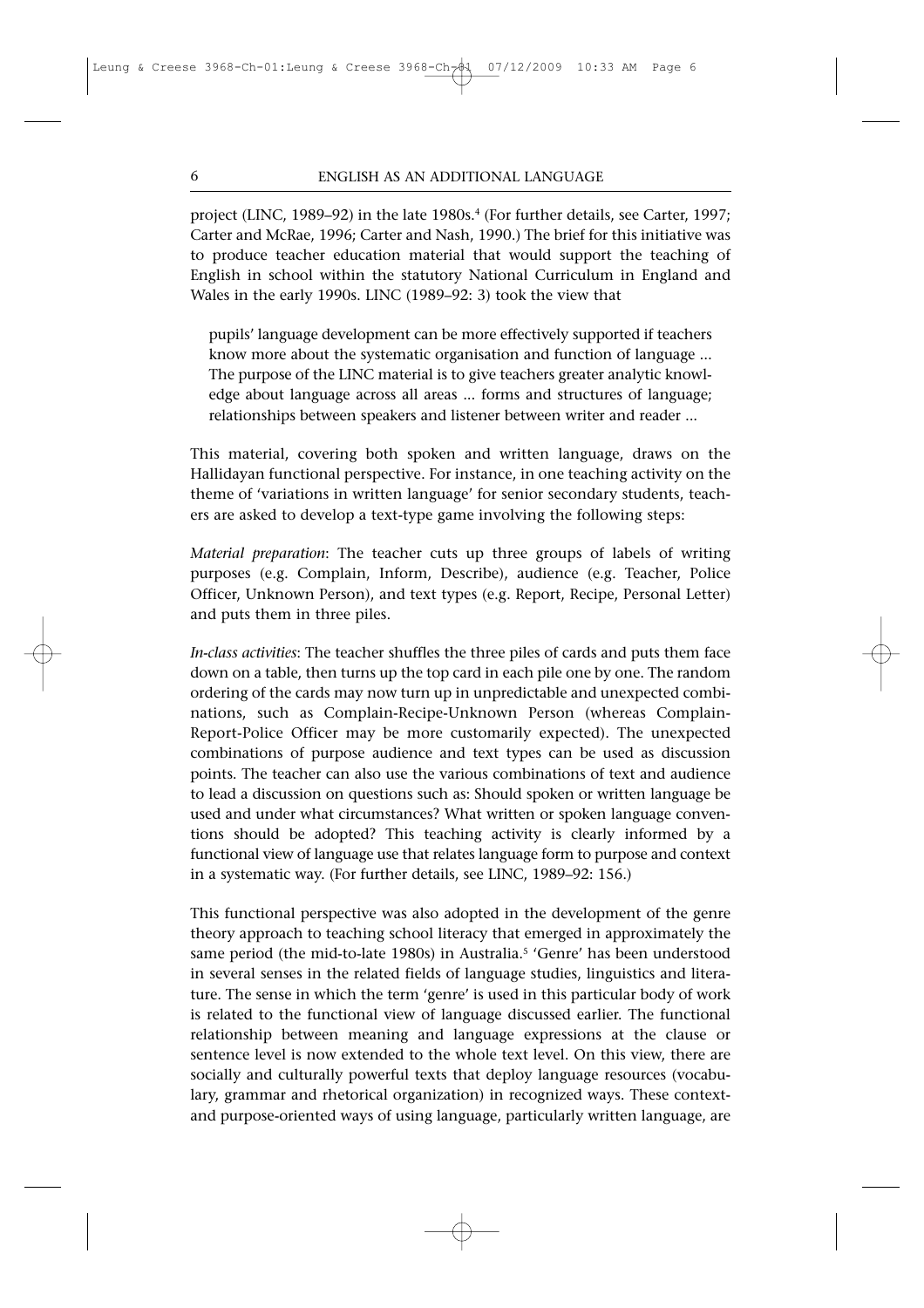held to be sedimented into recognizable patterns. The term 'literacy' used in this particular body of work does not exclude talk, but the main focus is primarily on the use of written language for social and institutional purposes. Cope and Kalantzis (1993: 67), for instance, argue that:

writing and speaking have distinctively different linguistic structures; and different ways of using language have different social effect. Literacy, and the types of transformation of oral language that come with literacy, open linguistic doors into certain realms of social action and social power. It follows that literacy teaching, if it is to provide students with equitable social access, needs to link the different social purposes of language in different contexts to predict patterns of discourse.

These predictable patterns of discourse are found in socially powerful texts at different levels of society and in different social institutions. These texts tend to conform to '[g]enres [which] are conventional structures which have evolved as pragmatic schemes for making certain types of meaning and to achieve distinctive social goals, in specific settings, by particular linguistic means' (1993: 67). For the purposes of language teaching this perspective would call for close attention to how school texts are constructed. Veel (1997), for example, suggests that school science texts tend to follow a knowledge trajectory that starts with the genres related to doing science (for instance, procedures for doing experiments), which is followed by explaining science (causal explanations), organizing scientific information (descriptive and taxonomic reports), and challenging science (exposition of argument for or against an issue). A similar shift from the concrete to the abstract in school history – from history as story to history as argument – has also been identified by Coffin (1997). Each of these science or history activities is associated with a particular genre(s). By examining how language resources are deployed in the formation of a text in particular subject areas, teachers can help make writing (and reading) more transparent.

Schleppegrell et al. (2004) offer an example of how this functional perspective can work to help unpack subject content meaning. Additional/second language students often find the particular ways in which English language wording is used in different academic subjects difficult. This domain or subject specific use of language is often referred to as 'register'. Schleppegrell and her colleagues look at ways of helping teachers make subject texts accessible for English as an additional language students. In this case the subject is history in middle school in the United States. Using a Hallidayan approach that regards meaning and language expressions in a mutually constituting relationship (see earlier discussion on 'function'), they examine how lexical and grammatical resources are used in school history texts and how explicit discussion on the language of history texts can help students to unpack complex meanings. For instance, one needs to be able to identify events and happenings in history texts (ideational meaning); happenings and events tend to be encoded in action verbs of processes. But history texts comprise more than 'factual' statements on events; they also contain statements of judgement and persuasion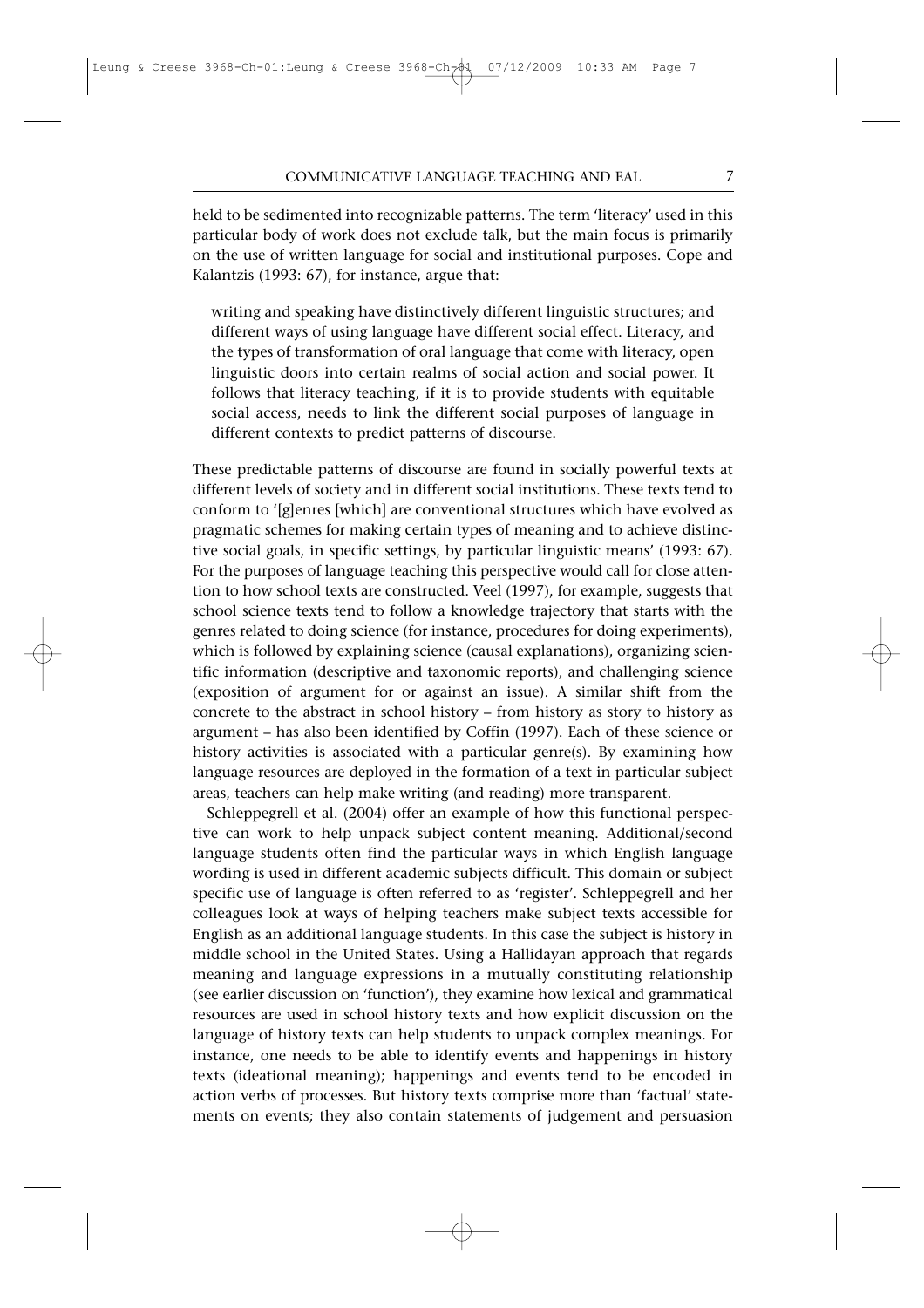(interpersonal meaning). Therefore it is argued that helping students to understand that there are different types of verbs and that they serve different functions is a useful pedagogic move.

The verbs used in writing about history can be classified as action verbs such as *fight*, *defend*, *build*, *vote* and so forth; saying and thinking-feeling verbs such as *said*, *expressed*, *supposed*, *like*, *resent*, and so forth; and relating verbs such as *is*, *have*, *is called*, and so forth. This categorization helps students understand when authors are writing about events (action verbs), when they are giving opinions or telling what others have said (thinking-feeling and saying verbs), and when they are giving background information (relating verbs). (Schleppegrell et al., 2004: 77)

Furthermore, actors and agents (referred to as participants in functional grammatical analysis) are important in history, but they can be difficult to identify sometimes. At a sentence level, for instance, in a statement such as 'Liverpool's slave trade accounted for 15 per cent of Britain's entire overseas trade by the end of the eighteenth century', it is not clear who the actors were. In fact it is difficult to see what actions and events might be involved in 'overseas trade'. The use of abstract nouns or noun phrases as participants may be conceptually apt as a means of conveying complex historical events and processes, but the language text expressing this kind of meaning can be difficult to decipher. Functional grammatical analysis, with its focus on the relationship between content meaning and language expression, can help to draw attention to abstract and complex expressions that need unpacking.

## **Communication and language learning**

One key pedagogic point to emerge from the ideas discussed in the previous sections is that language learning is more than just learning the English language as vocabulary and grammar as discrete bodies of knowledge. Learning to understand and use language in ways that are appropriate in context (in accordance with the language practices of a particular community in question) is equally important. Given that language teachers and learners are not researchers and that they cannot know every possible communicative situation which their students may encounter, an interesting question here is what constitutes Communicative Language Teaching in the classroom. For example, Brown (2001: 43) offers a set of characteristics that includes the following:<sup>6</sup>

- attending to 'the components (grammatical, discourse, functional, sociolinguistic, and strategic) of communicative competence';
- using activities and tasks that would 'engage learners in the pragmatic, authentic, functional use of language for meaningful purposes';
- '[s]tudents are therefore encouraged to construct meaning through genuine linguistic interaction with others'.

8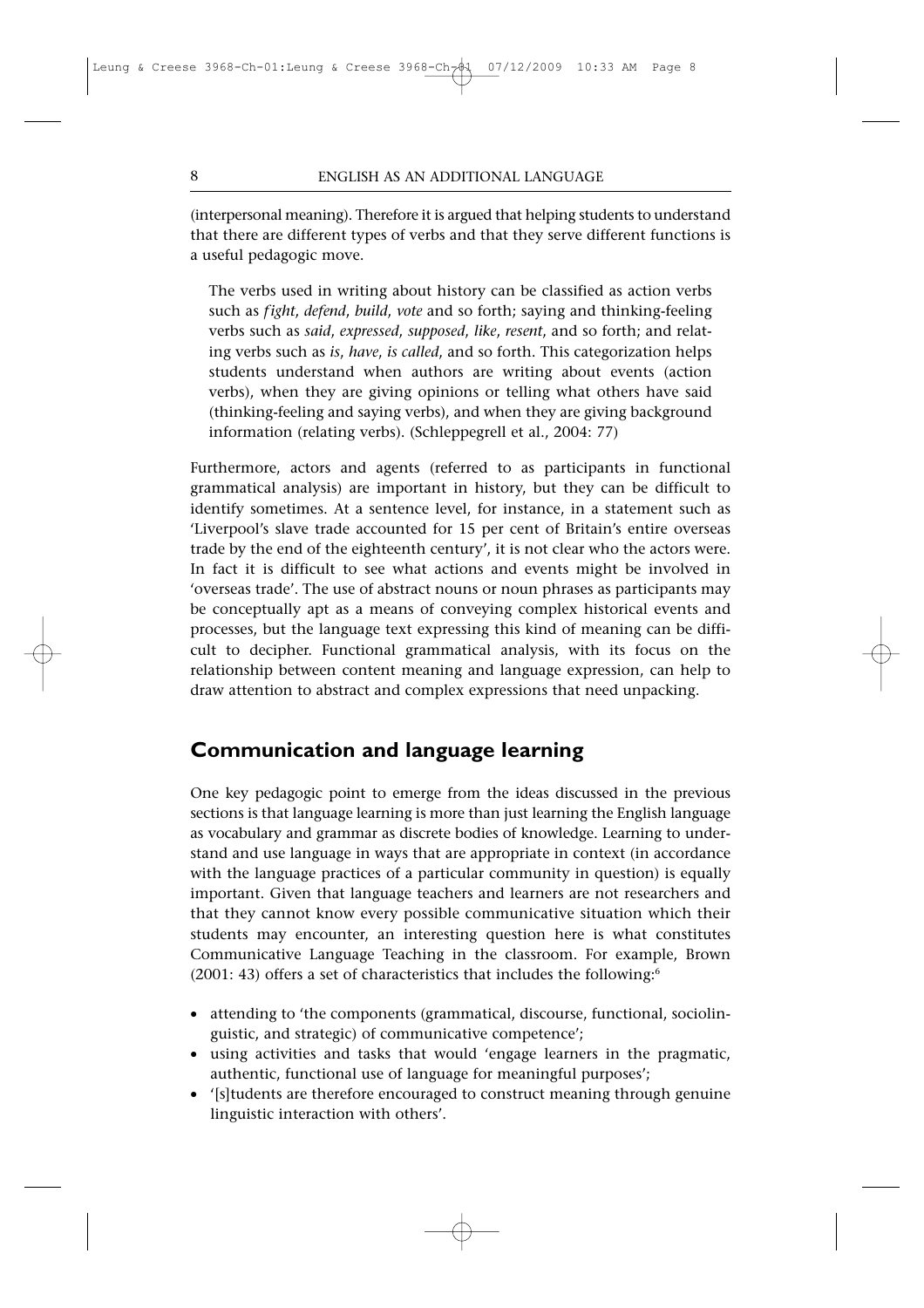These characteristics suggest that, instead of finding out what people actually do when they use language to communicate with one another in specific contexts, Communicative Language Teaching has turned its focus to creating language-using activities in the classroom to facilitate practice in communication (for a fuller discussion, see Leung, 2005).

The term Communicative Language Teaching is not often explicitly invoked in EAL programmes and teacher education materials.<sup>7</sup> This is, however, not to say that the general principles underpinning Communicative Language Teaching have not made any impact. In fact, many of the early well-known EAL teaching approaches, such as Cognitive Academic Language Learning (CALLA) (Chamot and O'Malley, 1987) and the Topics Approach (Evans, 1986; Evans and Cleland, no date), place a good deal of emphasis on the idea that students should (a) be directly engaged in doing curriculum tasks and communicating with others (through spoken or written modes) at the same time; and (b) be given the opportunity to learn and rehearse the necessary and relevant language related to the tasks.

## **English as an Additional Language in the mainstream curriculum**

The mainstream (ordinary) curriculum is the place where a good deal of EAL teaching and learning is meant to take place, particularly for those students who are beyond the early stages of learning English (see Leung, 2007, Leung and Creese, 2008 for a detailed discussion) in many English-speaking education systems. Given that the mainstream curriculum is primarily concerned with other areas of subject learning (including the subject of English which, among others things, has literature as content), how far can we describe it as an EAL teaching-learning environment? Again, although the term Communicative Language Learning has not been routinely and explicitly used in mainstream curriculum and teacher guidance documents, nevertheless the notion of communication, as characterized in the last section, lies at the heart of the thinking that the mainstream classroom can be made into a productive environment for EAL development. For instance, an early National Curriculum Council (England) (NCC, 1991: 2) directive to teachers advised them that they should adopt a range of teaching techniques that would allow EAL students to participate and to communicate in classroom learning activities which included these:

- Matrices, true/false exercises, data presentations and other display work can help to ensure that achievement is not entirely dependent on proficiency in English.
- Exercises with some repetitive element … provide a pattern that supports language development.
- The use of familiar objects provides first-hand experience and does not require sophisticated language skills.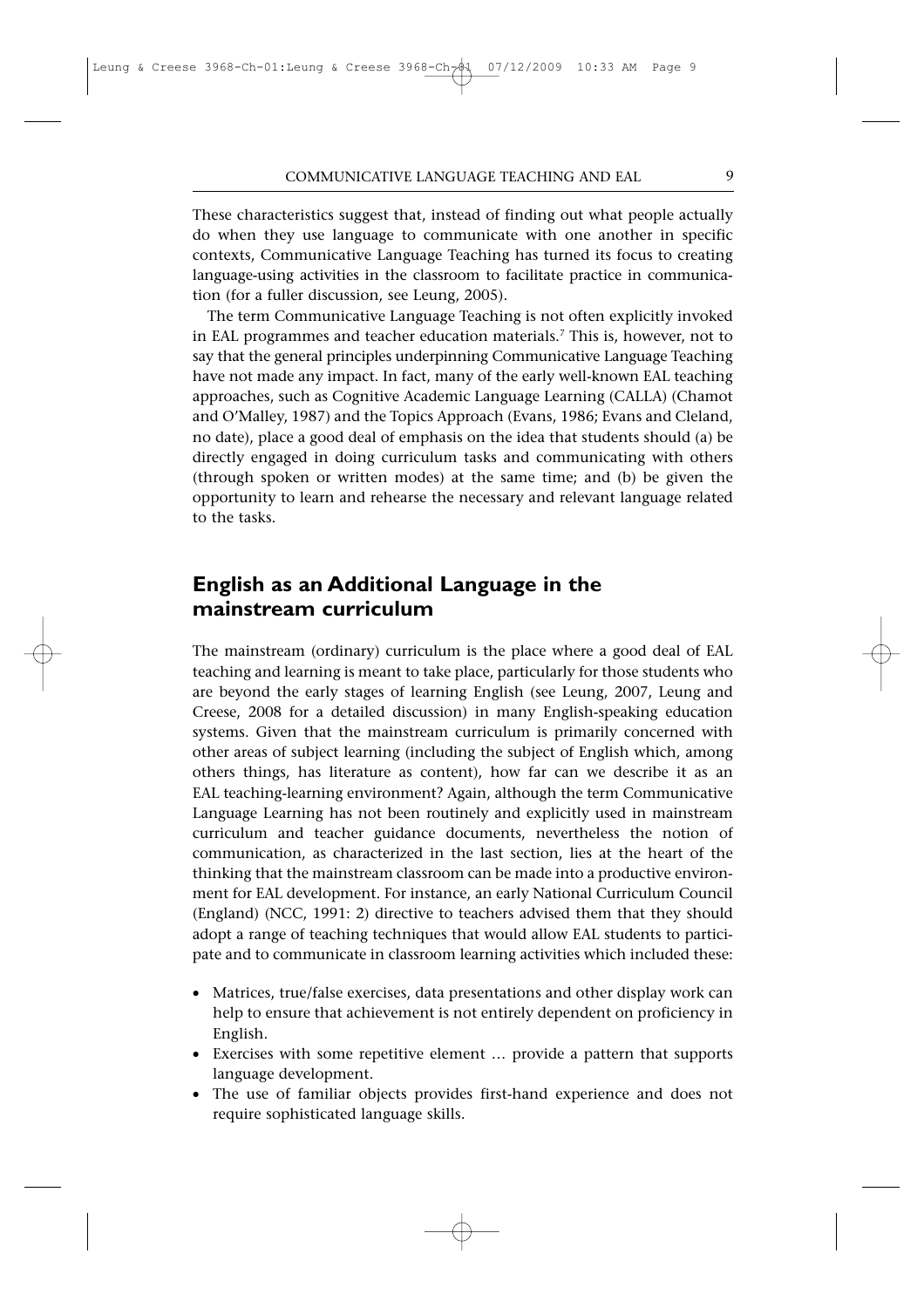#### ENGLISH AS AN ADDITIONAL LANGUAGE

The pedagogic value of participation embedded in this 1991 directive has been repeated in many other teacher guidance and advice documents. For instance, in a recent guidance document school inspectors are told that

All EAL learners have a right to access the National Curriculum and the Early Years Foundation Stage. This is best achieved within a whole school context. Pupils learn more quickly when socialising and interacting with their peers who speak English fluently and can provide good language and learning role models. (OFSTED, 2008: 17)

In the National Curriculum programme of study for secondary school students in England one of the key concepts for the subject English (QCA, 2007: 69) is 'competence' which is defined as follows:

- (a) Being clear, coherent and accurate in spoken and written communication.
- (b) Reading and understanding a range of texts, and responding appropriately.
- (c) Demonstrating a secure understanding of the conventions of written language, including grammar, spelling and punctuation.
- (d) Being adaptable in a widening range of familiar and unfamiliar contexts within the classroom and beyond.
- (e) Making informed choices about effective ways to communicate formally and informally.

Terms and phrases such as 'communication', 'responding appropriately', 'making informed choices about effective ways to communicate formally and informally' and so on quite clearly echo the concerns of Halliday, Hymes, Canale and Swain, and others discussed earlier. So, on the face of it, the mainstream classroom is, arguably, potentially a very conducive environment for EAL development. It is communicatively active, full of interactions and activities, and the use of language is (meant to be) purposeful. The next four chapters will draw on professional experience to examine the affordances and pitfalls of the Communicative Language Teaching approach from an EAL perspective. Frank Monaghan and Manny Vazquez explore some of the language learning issues that have arisen in the English schooling education context. Alan Williams examines some of the issues faced by teachers and curriculum planners when working with particular groups of school students with 'low literacy' backgrounds in ESL programmes in an Australian context. Angela Creese, working in an English context, looks at a range of pedagogic issues related to some underexplored, indeed hidden, tensions in terms of curriculum focus and priorities when subject teachers and EAL teachers are meant to be collaborating. In different ways these authors are concerned with questions such as:

- How far does 'everyday' classroom communication meet students' additional language learning needs?
- Does 'communication' in general provide the requisite language learning opportunities for subject specific academic language?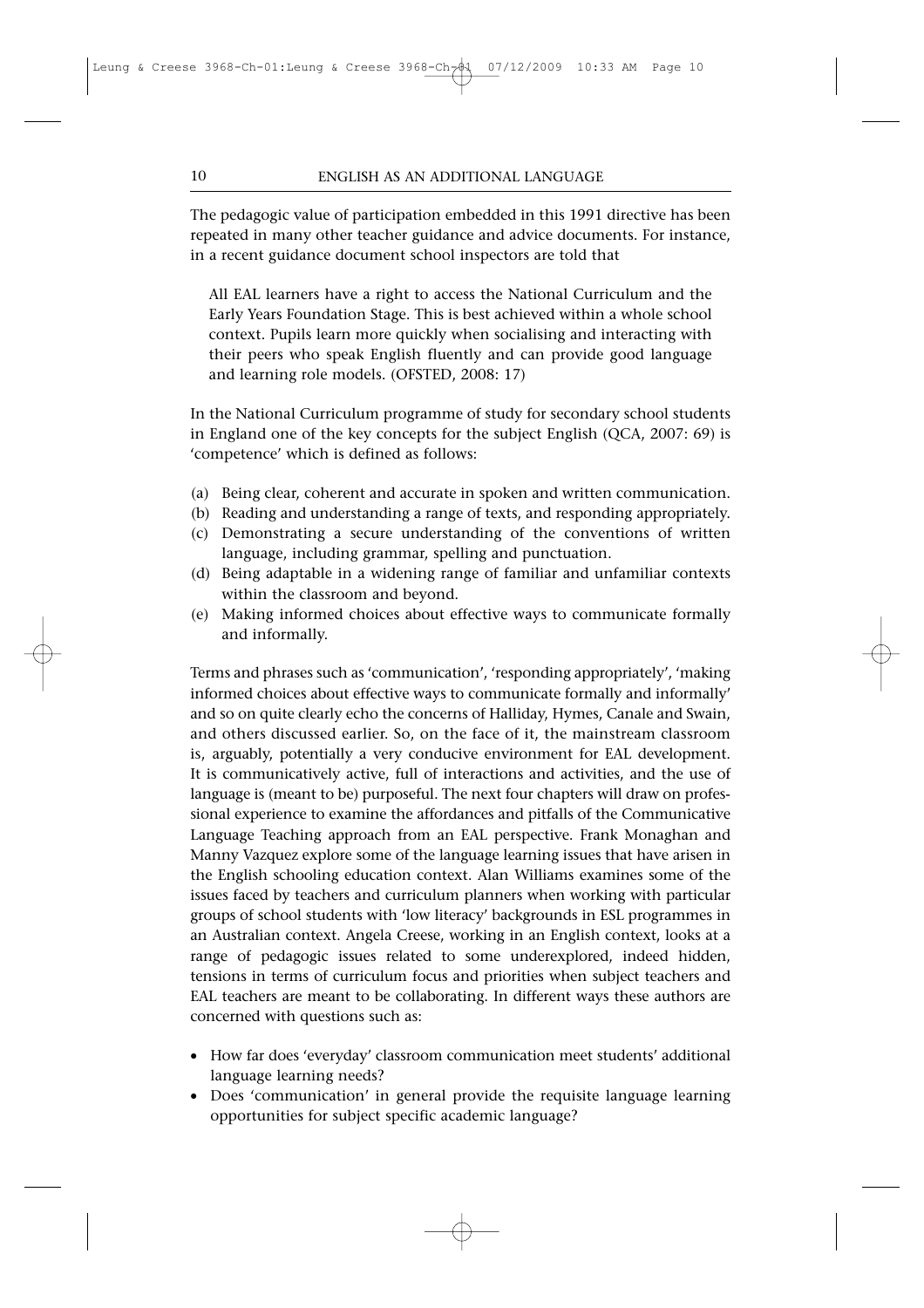• Does classroom communication provide the necessary cultural/transcultural learning that is required for different groups of EAL learners with different backgrounds?

## **Points for reflection**

- 1 Hymes's notion of communicative competence suggests that proficient use of language should be grammatically accurate and socially appropriate. How might this notion be put into practice in EAL teaching, particularly in the context of a subject classroom (for example, science)?
- 2 In Halliday's view any instance of language use serves three meta-functions (ideational, interpersonal and textual). How might these be taken into account when teaching EAL?

## **Suggestions for further reading**

Burns, A. (ed.) (2005) *Teaching English from a Global Perspective*. Alexandria, VA: Teachers of English to Speakers of Other Languages, Inc.

- Genesee, F. (ed.) (1994) *Educating Second Language Children*. Cambridge: Cambridge University Press.
- McKay, S. L. and Bokhorst-Heng, W. D. (2008) *International English in its Sociolinguistic Contexts: Towards a Socially Sensitive EIL Pedagogy*. Abingdon: Routledge.

## **Notes**

- 1 It is understood that the school subject English in English-speaking countries and English-medium international schools normally comprises the study of English language (often referred to as Use of English) and literature in English. This discussion focuses on the aspects of English that are linked to language use, not literature.
- 2 Some traces of this concept can be found in the 2008 version of the English National Curriculum (QCA, 2007: 47), a curriculum designed with the mainstream school population in mind.
- 3 For reasons of space and scope, only examples of use of English in school curriculum-related projects will be discussed here. There are countless examples of Communicative Language Teaching in fields such as English as a Foreign Language.
- 4 The work produced by the LINC project was not officially published because policy-makers at the time did not consider the material fit for purpose. 'When this in-service programme was reviewed at the end of 1991, it was decided by the government of the day that it was insufficiently formal and decontextualised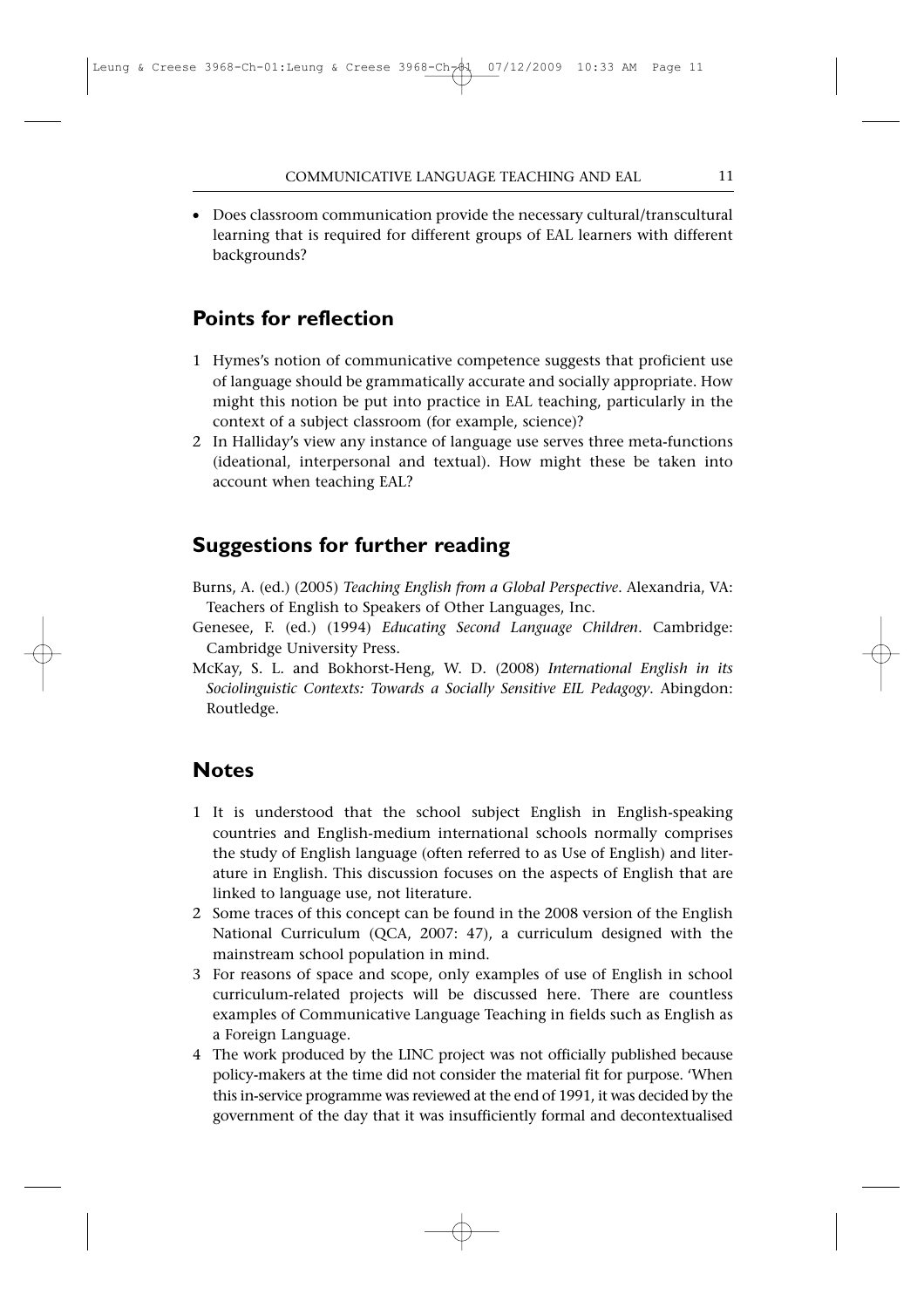#### ENGLISH AS AN ADDITIONAL LANGUAGE

in character and failed to pay sufficient attention to the rules of standard English. As a result and against a background of considerable public dispute, the government decided against publication but allowed the materials to be distributed in *samizdat* form for purposes of continuing training' (Carter, http://www. phon.ucl.ac.uk/home/dick/ec/linc.htm, accessed 15 January 2009).

- 5 There are other genre approaches that have different theoretical foundations, see Bazerman (2004), Hyon (1996), Swales (1990), among others.
- 6 Brown's account is oriented towards teachers of English as a Foreign Language. The characterizations made are, however, equally valid for the purpose of this discussion.
- 7 In contrast, in the field of English as a Foreign Language, the term Communicative Language Teaching is widely used to promote course books, language classes and language tests.

## **References**

12

- Bachman, L. (1990) *Fundamental Considerations in Language Testing*. Oxford: Oxford University Press.
- Bazerman, C. (2004) 'Speech acts, genres, and activity systems: How texts organize activity and people', in C. Bazerman and P. Prior (eds), *What Writing Does and How it Does it: An Introduction to Analyzing Texts and Textual Practices*. Mahwah, NJ: Lawrence Erlbaum Associates (pp. 309–39).
- Brown, H. D. (2000) *Principles of Language Learning and Teaching*, 4th edn. White Plains, NY: Pearson Education (Longman).
- Brown, H. G. (2001) *Teaching by Principles: An Interactive Approach to Language Pedagogy*, 2nd edn. White Plains, NY: Pearson Education.
- Brumfit, C. (ed.) (1984) *General English Syllabus Design*. Oxford: Pergamon Press, in association with the British Council.
- Burns, A. (ed.) (2005) *Teaching English from a Global Perspective*. Alexandria, VA: TESOL.
- Canale, M. (1983) 'From communicative competence to language pedagogy', in J. Richards and J. Schmidt (eds), *Language and Communication*. Harlow: Longman (pp. 2–27).
- Canale, M. (1984) 'A communicative approach to language proficiency assessment in a minority setting', in C. Rivera (ed.), *Communicative Competence Approaches to Language Proficiency Assessment: Research and Application.* Clevedon: Multilingual Matters (pp. 107–22).
- Canale, M. and Swain, M. (1980a) 'Theoretical bases of communicative approaches to second language teaching and testing', *Applied Linguistics*, 1 (1): 1–47.
- Canale, M. and Swain, M. (1980b) *A Domain Description for Core FSL: Communication Skills.* Ontario: Ministry of Education.
- Carter, R. (1997) *Investigating English Discourse: Language, Literacy and Literature*. Abingdon: Routledge.
- Carter, R. and McRae, J. (eds) (1996) *Language, Literature and the Learner*. Harlow: Addison Wesley Longman.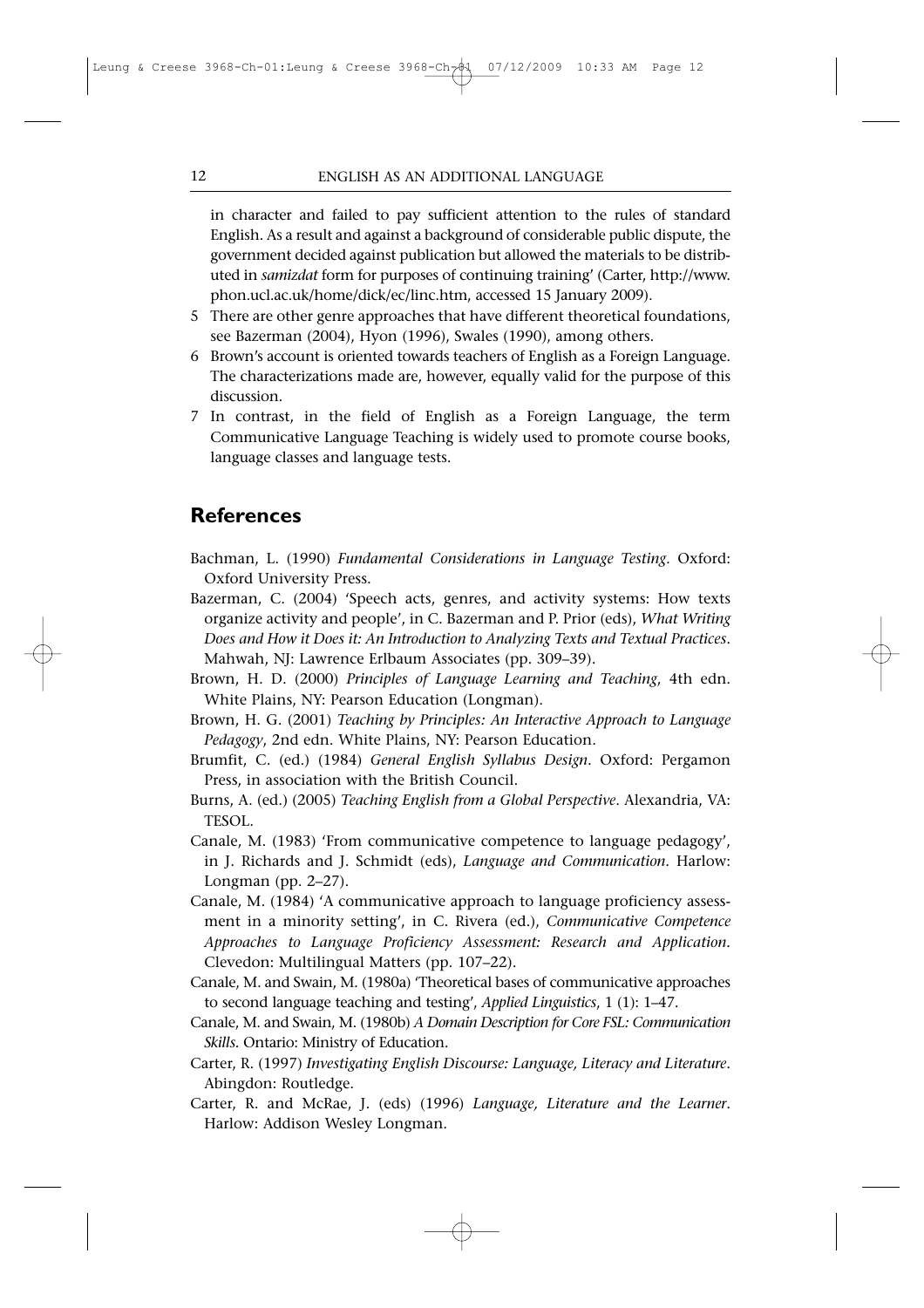- Carter, R. and Nash, W. (1990) *Seeing Through Language: A Guide to Styles of English Writing*. Oxford: Basil Blackwell.
- Chamot, A. U. and O'Malley, J. M. (1987) 'The cognitive academic learning approach: a bridge to the mainstream', *TESOL Quarterly*, 21 (2): 227–49.

Chomsky, N. (1965) *Aspects of the Theory of Syntax*. Cambridge, MA: MIT Press.

- Coffin, C. (1997) 'Constructing and giving value to the past', in F. Christie and J. Martin (eds), *Genres and Institutions: Social Processes in the Workplace and the School*. London: Continuum (pp. 196–230).
- Cope, W. and Kalantzis, M. (1993) *The Powers of Literacy: A Genre Approach to Teaching Writing*. London: Abingdon Press.
- Council of Europe (2001) *Common European Framework of Reference for Languages: Learning, Teaching, Assessment*. Cambridge: Cambridge University Press.
- EdSource (2008) *English Learners in California: What the Numbers Say*. Mountain View, CA: EdSource.

Evans, R. (1986) *Learning English Through Subject Areas: The Topic Approach to ESL*. Victoria: Curriculum Branch, Ministry of Education (Schools Division).

- Evans, R. and Cleland, B. (no date) *The Topic Approach to E.S.L.* video, Victoria: Ministry of Education.
- Halliday, M. A. K. (1975) *Learning How to Mean: Explorations in the Development of Language*. London: Edward Arnold.
- Halliday, M. A. K. (2004) *An Introduction to Functional grammar*, 3rd edn, C. M. I. M. Matthiessen. London: Arnold.
- Halliday, M. A. K. and Hasan, R. (1976) *Cohesion in English*. Harlow: Longman.

Halliday, M. A. K. and Matthiessen, C. M. I. M. (2000) *Construing Experience Through Meaning: A Language-based Approach to Cognition*. London: Continuum.

- Howatt, A. P. R. and with Widdowson, H. G. (2004) *A History of English Language Teaching*, 2nd edn. Oxford: Oxford University Press.
- Hymes, D. (1972) 'On communicative competence', in J. B. Pride and J. Holmes (eds), *Sociolinguistics*. London: Penguin.
- Hymes, D. (1977) *Foundations in Sociolinguistics: An Ethnographic Approach*. London: Tavistock Publications.
- Hyon, S. (1996) 'Genre in three traditions: Implications for ESL', *TESOL Quarterly*, 30 (4): 693–722.
- Language in the National Curriculum (1989–92) *LINC material available on CD ROM or DVD*, www.phon.ucl.ac.uk/home/dick/ec/linc.htm: LINC Project.
- Leung, C. (2005) 'Convivial communication: Recontextualizing communicative competence', *International Journal of Applied Linguistics*, 15 (2): 119–44.
- Leung, C. (2007) 'Integrating school-aged ESL learners into the mainstream curriculum', in J. Cummins and C. Davison (eds), *The International Handbook of English Language Teaching*. New York: Springer (pp. 249–69).
- Leung, C. and Creese, A. (2008) 'Professional issues in working with ethnolinguistic difference: inclusive policy in practice', in D. E. Murray (ed.), *Planning Change, Changing Plans*. Ann Arbor, MI: University of Michigan Press (pp. 155–73).
- National Curriculum Council (1991) *Circular Number 11: Linguistic Diversity and the National Curriculum*. York: NCC.